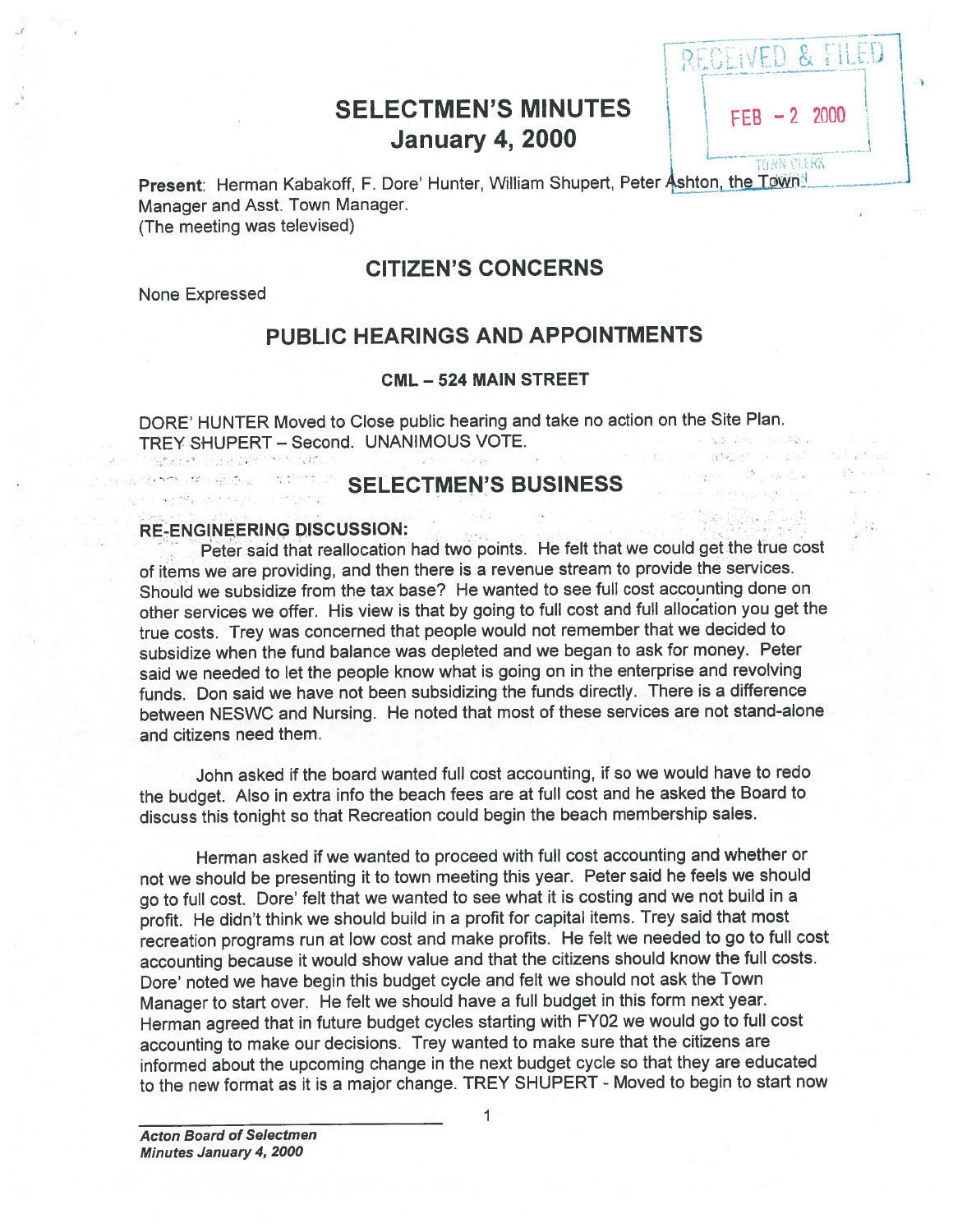to ge<sup>t</sup> the full cost accounting moving in the three enterprise funds that we have identified and implement them officially in the budget process this year. PETER ASHTON — Second. UNANIMOUS VOTE.

### SETTING OF FEES — RECREATION BUSINESS CASE:

Nancy Tavernier noted that governmen<sup>t</sup> is <sup>a</sup> public service and not <sup>a</sup> business. She felt the propose<sup>d</sup> recreation beach fees were astronomical. Herman said that if the service fees were too high, we would have to provide it in <sup>a</sup> subsidized way.

Herman has <sup>g</sup>iven this <sup>a</sup> lot of thought and he agrees with Nancy's comments they are unreasonable and astronomical. In the 2000 tax bill third quarter the incremental affects of the override debt exclusion is 13.2 cents because of votes we took NARA, School Construction as well as the Morrison Land. Next year this time the incremental affects in addition to 13 cents will be 50 cents on the tax rate over 4 times as much as this year, and another 2  $\frac{1}{2}$  percent that could be raised. He feels the fee structures for use of capital facilities should be zero. to get the full cost accounting moving in the three enterprise funds that we have identified<br>and implement them of dialay in the budget process this year. FETER ASHTON<br>SECOND UNANIMOUS VOTE.<br>SETTING OF FEES – RECREATION BU

Dore' asked about the fees that Herman wanted to be zero. Herman said the beach fees and such. He said it has been the experience in the marketing world-even <sup>a</sup> small co-pay sometimes induces responsibly of use. He is oppose<sup>d</sup> on the zero fee. There was <sup>a</sup> presentation at town meeting that included <sup>a</sup> fee component. While it may not have been a fee amount known at that time, they did know there would be a fee stream when they voted. He was inclined toward <sup>a</sup> fee to cover administration and identification in the magnitude of what other town facilities charge.

Trey was concerned that some fee would be needed; as an example the first hot day with free membership the <sup>p</sup>lace is overfull. He suggested we have the Recreation Commission and Department come in to discuss this and their marketing strategy. Dote' agree<sup>d</sup> and felt we needed to talk to them and use the experience of the School pool. Peter said that they could divide the costs out from bus trips to capital programs. He did not feel we had enoug<sup>h</sup> information to make decision tonight. He wanted to see what the costs to the users of Nashoba, Walden and Long Lake in Littleton were.

DORE' HUNTER - Moved to pu<sup>t</sup> this discussion over to next meeting for staff comment. PETER ASHTON - Second. UNANIMOUS

### REVENUES ENHANCEMENT BUSINESS CASE — COMMUNITY ED AND

RECREATION CONSOLIDATION. Peter said that this is what they first identified in discussions about dual services. Dore' did not want to combine them this year he felt it would be <sup>a</sup> loss of the focus of the new recreation department. He said if they wanted Nancy and school to share <sup>a</sup> secretary, then they could. Trey wanted to hold on this at this time. Peter wanted the school to go to full cost accounting for Community Education. DORE' HUNTER — Move to defer action at this time. PETER ASHTON- Second. UNANIMOUS VOTE.

#### ACHC:

Nancy Tavernier said that while they used corporation in their name they have been a public body and they incorporated for tax purposes in the 80's. The word<br>corporation has lead to many problems. She felt it appropriate that they pay the fee to the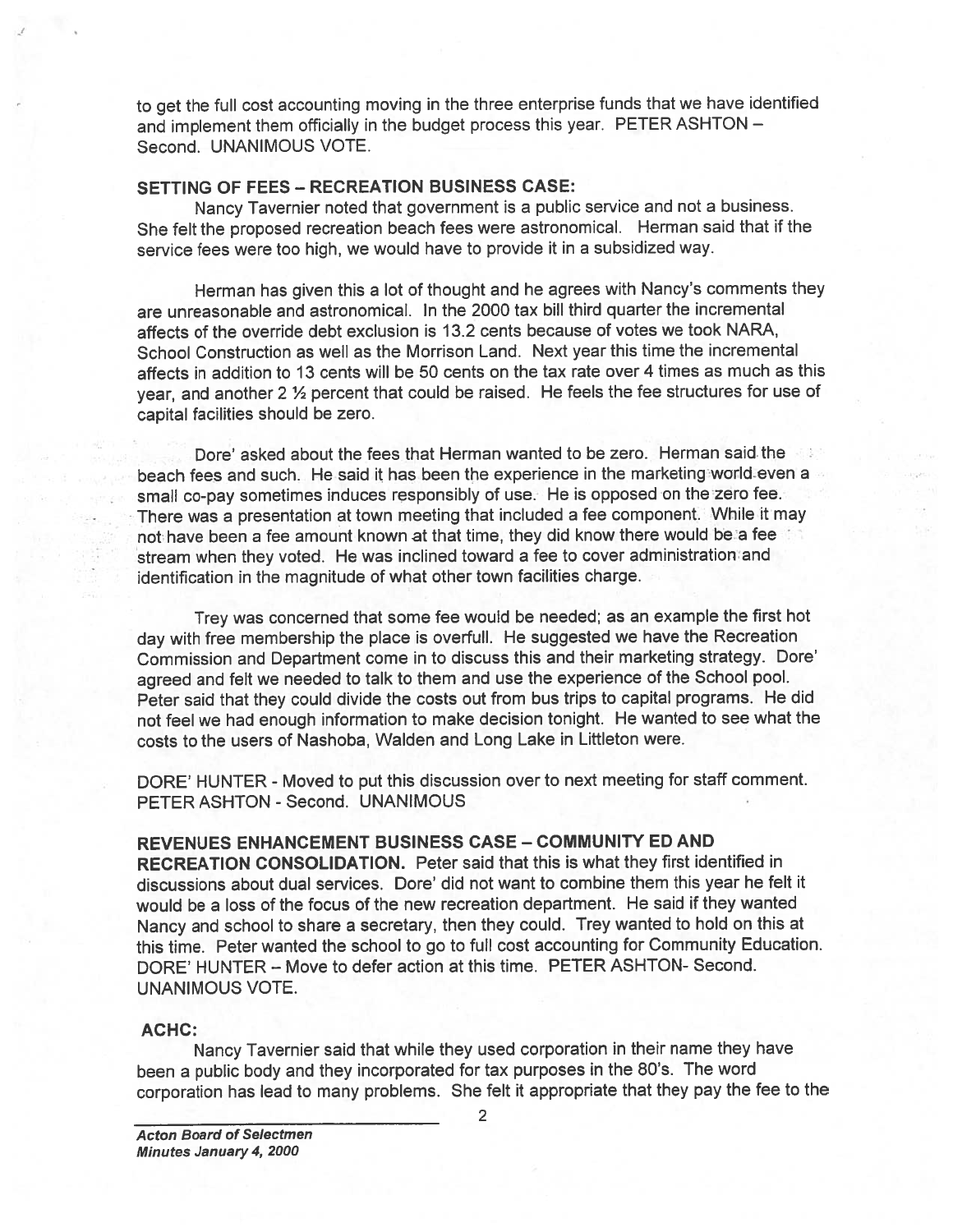commonwealth. They have no assets and no balance in their checkbook. Betty McManus and she would answer any questions. Dore' Hunter asked if they would accep<sup>t</sup> <sup>a</sup> persona<sup>l</sup> check for him in the amount of \$160.00 to pay the required court filing fees. PETER ASHTON — Moved to Accept Dote's donation. TREY SHUPERT — Second. UNANIMOUS VOTE. Nancy thanked Dote' for his generous act.

#### EARTH DAY REQUEST:

The Board received <sup>a</sup> reques<sup>t</sup> for suppor<sup>t</sup> for Earth Day, April 29, 2000. PETER ASHTON — Moved that we suppor<sup>t</sup> and furthermore that the Board write <sup>a</sup> letter of suppor<sup>t</sup> for purposes of fund raising. DORE' HUNTER. — Second. UNANIMOUS VOTE.

### DiDUCA PROPERTY:

Graham Knowland, Esterbrook Road — Request BOS keep the 61A option for the full <sup>120</sup> days. They want to keep the door open. They are unaware of any benefit of <sup>g</sup>iving up this option earlier then the <sup>120</sup> days. The Board agree<sup>d</sup> to hold it open for the full <sup>120</sup> days. The discussion was tabled until <sup>a</sup> later date. The option expires February 1, 2000. commonwealth. They have no assets McManus and she would answer any q<br>
a personal check for him in the amount<br>
PETER ASHTON – Moved to Accept C<br>
UNANIMOUS VOTE. Nancy thanked I<br>
EARTH DAY REQUEST:<br>
The Board received a requ

그것은 잘해 들어 있다.

Shifth salest

### FY01 BUDGET- And the first state of the second state of the second state of the second state of the second state of the second state of the second state of the second state of the second state of the second state of the se

فالمعاصل يتغير

**Herman wanted the Saturday session to move along. Herman and Dore; wanted • •... side arm replacement information and wanted to see why weapons needed replacement** and the after 10 years. Dore' needed to be convinced. When the second seconds that the conv

#### BANNER REQUEST GATES SCHOOL:

DORE' Hunter — Move we approve. PETER ASHTON — Second. UNANIMOUS VOTE.

#### OTHER BUSINESS:

Peter asked about the meeting with Planning and the Economic Development

The Board will discuss at their next meeting <sup>a</sup> way to handle the 93 page zoning articles submitted by Planning.

Dore' was peeved about notice sent from DOR about extended times to get bills out to Jan 15<sup>th.</sup> It was received the last week in December.

Dore' was <sup>p</sup>leased with activities at the School by Chief Widmayer and his employees with regar<sup>d</sup> to the simulated evacuation.

Meeting to approve sewer contractor the check list is going to take <sup>a</sup> while to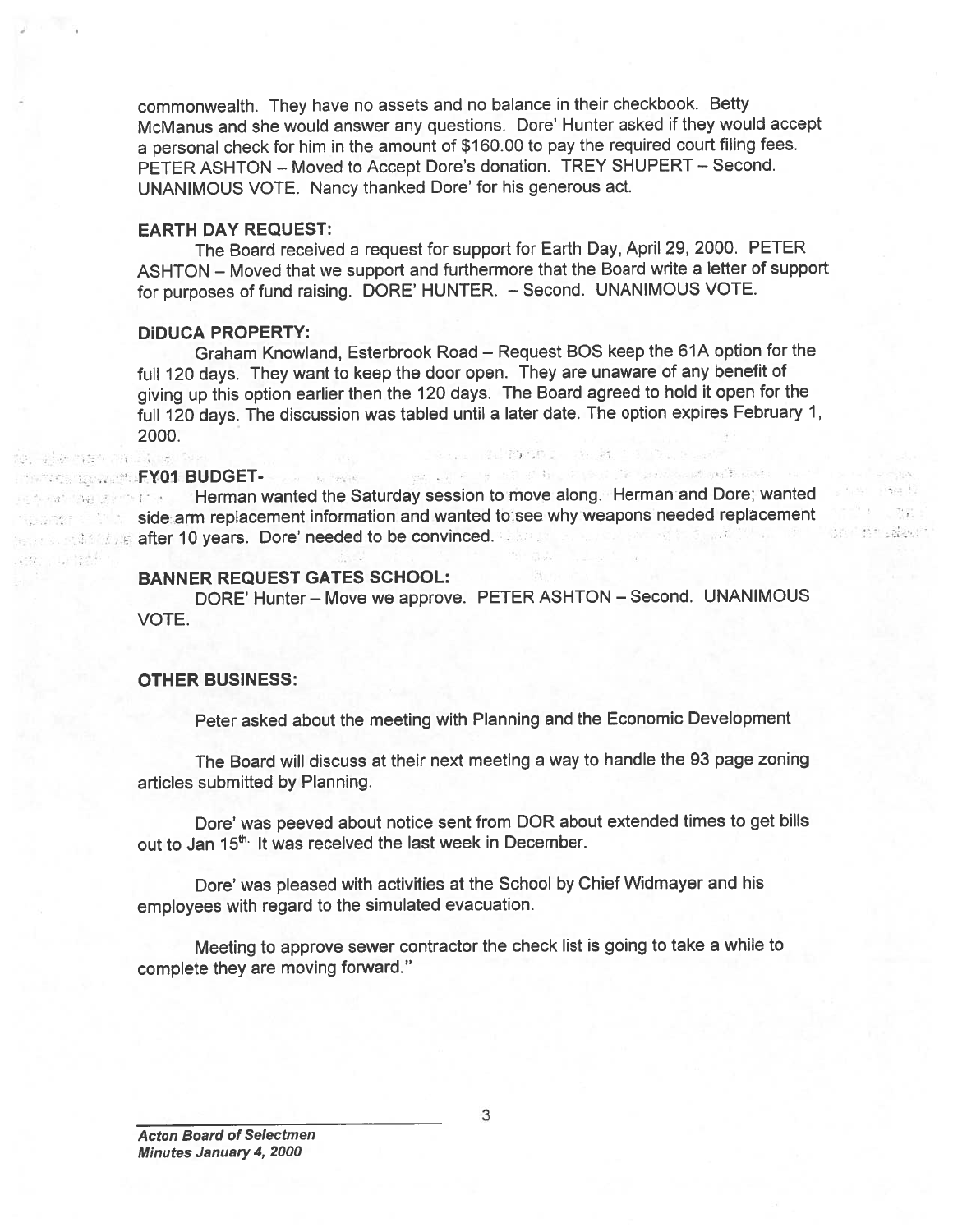## CONSENT AGENDA

Dore' asked that the minutes be amended/corrected in the third paragraph to add "not in favor of <sup>a</sup> combined police and fire station at that site".

PETER ASHTON - Moved to approve with Dore's correction. TREY SHUPERT - Second —UNANIMOUS VOTE.

## TOWN MANAGER'S REPORT

## NONE

Clerk  $C$ lerk $\frac{2}{100}$ 

Date '

Chri Christine Joyce  $\alpha$ UIC $\varphi$ 

Acton Board of Selectmen Minutes January 4, 2000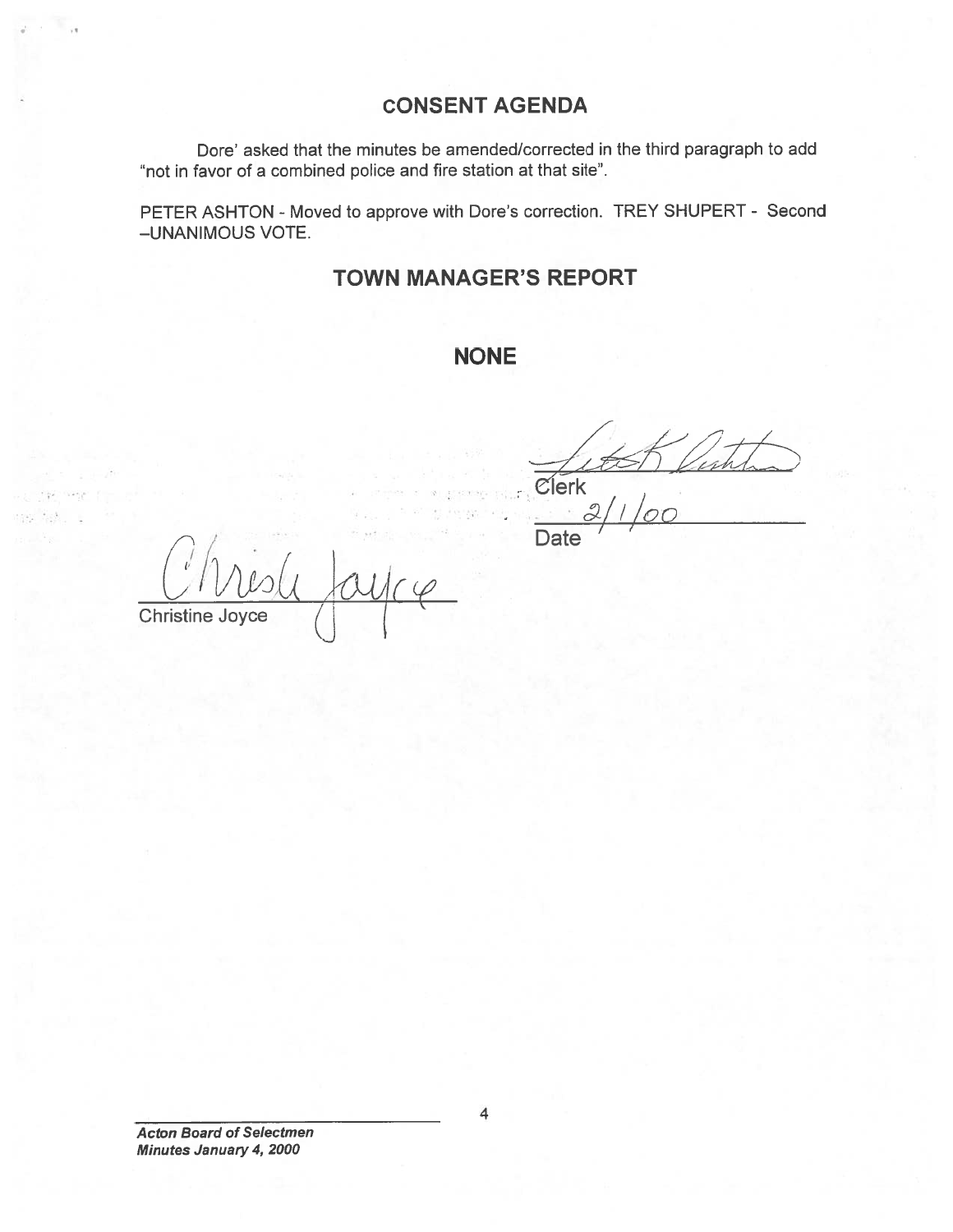December31, 1999

在 一時 語

TO: Board of Selectmen

FROM: Herman Kabakoff, Chairman

SUBJECT: Selectmen's Report

# AGENDA JANUARY 4, 2000 7:30 P.M. - Room 204

### I. CITIZEN'S CONCERNS

## II. PUBLIC HEARINGS & APPOINTMENTS

1. 7:40 CML BUILDING SITE PLAN AMENDMENT (CONTINUED FROM 12/21/99).

### III. SELECTMEN'S BUSINESS

2. RE-ENGINEERING — Per the Board's request, staff has prepare<sup>d</sup> the enclosed comments for your consideration.

3. ACHC — Enclosed <sup>p</sup>lease find follow-up materials from Nancy Tavernier regarding the reques<sup>t</sup> for funding from the ACHC, for Board consideration.

4. EARTH DAY REQUEST — Enclosed <sup>p</sup>lease find <sup>a</sup> letter from the Acton Area Earth Day <sup>2000</sup> sponsors requesting <sup>a</sup> letter of suppor<sup>t</sup> from the Board.

5. DIDUCA PROPERTY – Continued discussion from the December  $7<sup>th</sup>$  meeting.

6. FY00 BUDGET — Discussion of Budget Materials in preparation for January <sup>8</sup> Budget Workshop.

7. BANNER REQUEST — Enclosed <sup>p</sup>lease find correspondence from the Bldg. Commissioner regarding <sup>a</sup> banner request, for Board consideration.

8. OTHER BUSINESS

### IV. CONSENT AGENDA

9. ACCEPT MINUTES — Enclosed <sup>p</sup>lease find the Minutes of December 7, <sup>1999</sup> for Board acceptance.

10. MMA — Enclosed <sup>p</sup>lease find the Annual Designation of "Credential Vote Form" and the Massachusetts Interlocal Insurance Association "Voting Delegate designation form for the MMA Conference Annual Business Meeting to be held on Saturday, January 29, <sup>2000</sup> for Board action.